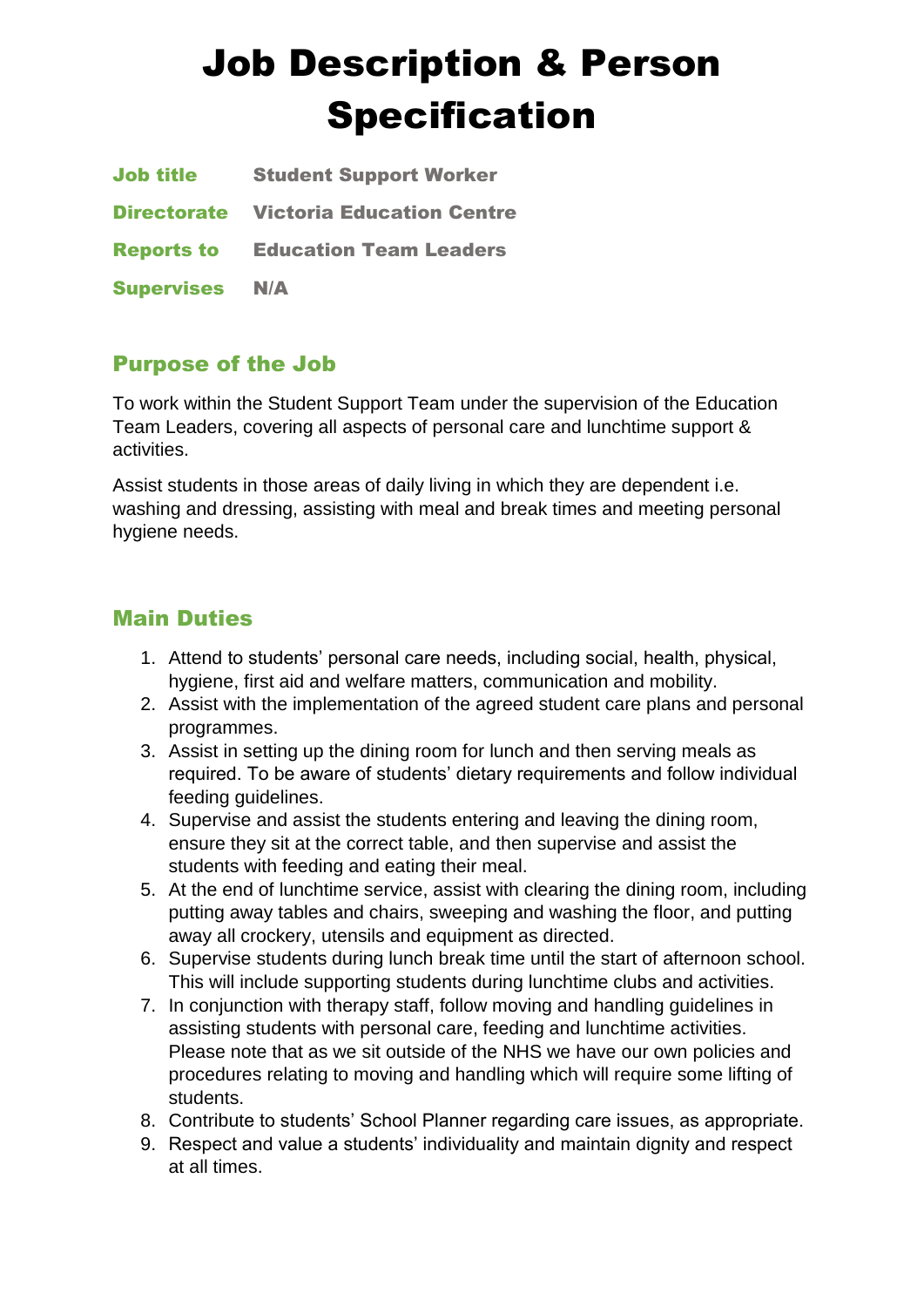It all adds up to

**Livabili** 

# Job Description & Person Specification

- 10.To ensure equipment and resources are well maintained within all student support areas, reporting any concerns and replace when necessary.
- 11.Establish good relationships with students acting as a role model and being aware of and responding appropriately to individual needs.
- 12.To work effectively within a multi-professional team, maximising the students ability to access education, leisure and social activities.
- 13.Follow the Centre's Safeguarding procedures for reporting any change in students physical, emotional or behavioural condition, any accident or unusual incidents, any serious problems that may arise and any matter of concern expressed by the student whether physical, emotional or spiritual. Ensure all safeguarding training is kept up to date and that you are confident in following procedures.
- 14.Participate in staff group meetings and others as required.
- 15.To establish and maintain good working relationships with colleagues, professionals, both within the Centre and those visiting.
- 16.To be responsible for and able to evidence own personal development by undertaking relevant training, attending meetings, conferences and events ensuring that you are updated in all matters relevant to the role within your Personal Development Plan agreed with your manager.
- 17.To carry out additional duties and tasks that may be required within the range of the responsibilities of the post.

## Working Relationships:

**Internal-** Teachers, Teaching Support Staff, Residential team, Catering team, Therapy team, Physical Activities team, Administration team.

**External-** Parents, Social Services, external consultants, contractors and agencies.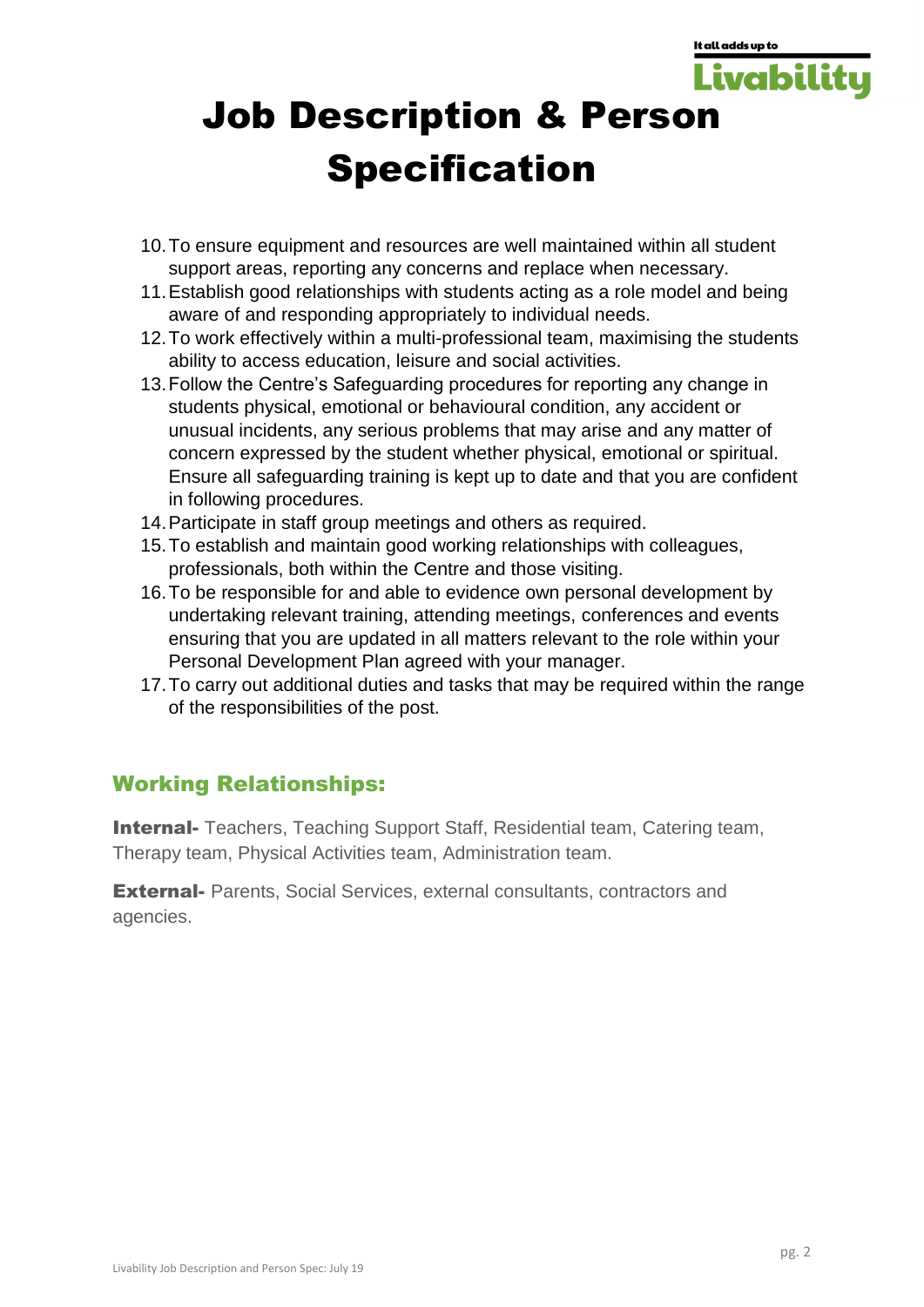# Job Description & Person Specification

## Person Specification

## Essential Experience

## Qualifications:

- Good Literacy and Numeracy with ICT skills (Level 1 English, Maths and ICT or willingness to achieve).
- Up to date Moving & Handling certificate this can be achieved whilst in post.
- Be willing to take part in training and development to enable you to do your job to the required standard.

## Knowledge:

- Ability to build and maintain successful relationships with students, treating them consistently with respect and consideration.
- General awareness of health, safety and welfare issues.

## Experience:

- Experience of providing personal care as relevant to students' needs.
- Experience of working effectively in a team.

## Technical/Work based skills:

- Physically able to undertake Moving & Handling activities.
- Good ICT and communication skills.

## General Skills and Attributes:

- Able to communicate clearly to other professionals and parents.
- Able to attend work punctually and reliably.
- Able to build and maintain successful relationships with students, treat them consistently, with respect and consideration
- Ability to commit to students' rights to independence, choice, dignity and self respect.
- Able to adapt own approach in accordance with students' needs.
- Able to understand or develop a greater understanding of the needs of young people with a disability.
- Able to work collaboratively with colleagues and carry out role effectively, knowing when to seek help and advice.
- High expectations of all students; respect for their social, cultural, linguistic, religious and ethnic background and a commitment to raising their educational achievements.
- Ability to understand, maintain and respect confidentiality issues at all times.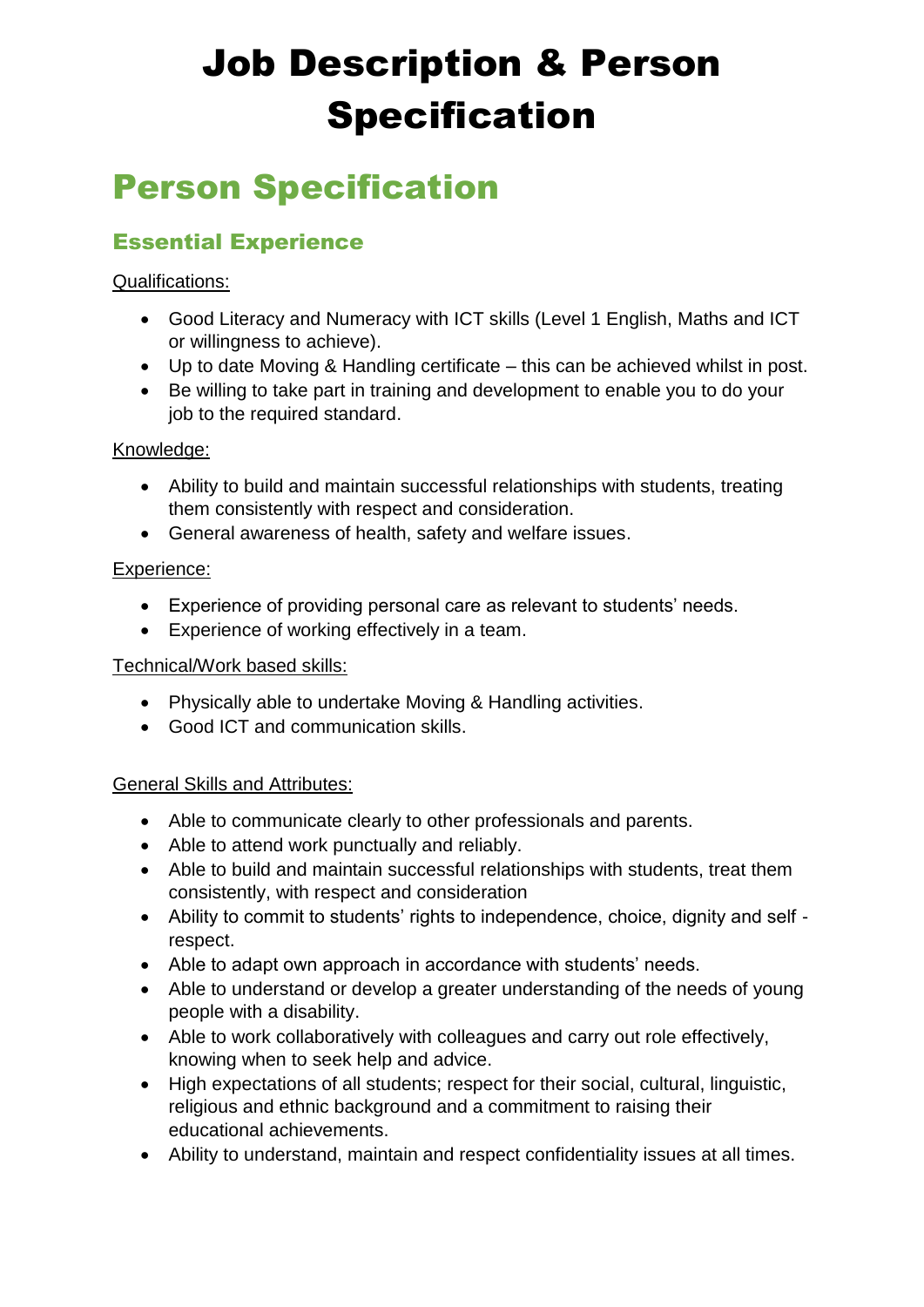

# Job Description & Person Specification

## Desirable Experience

## Qualifications:

 QCF Level 2 Diploma in Health & Social Care (or equivalent with relevant care content e.g. NVQ 2/or relevant Degree), or willingness to achieve whilst in post.

## Knowledge:

- Working knowledge and understanding of principles of child development and education.
- Supporting students with physical, communication and learning difficulties.

## Experience:

- Experience of working with children/young people with disabilities.
- Experience of working within a multi-disciplinary team.
- Experience of working with students with a range of learning and communication needs.

## Technical/Work based skills:

 Knowledge of Makaton and other communication aids and/or willingness to be trained.